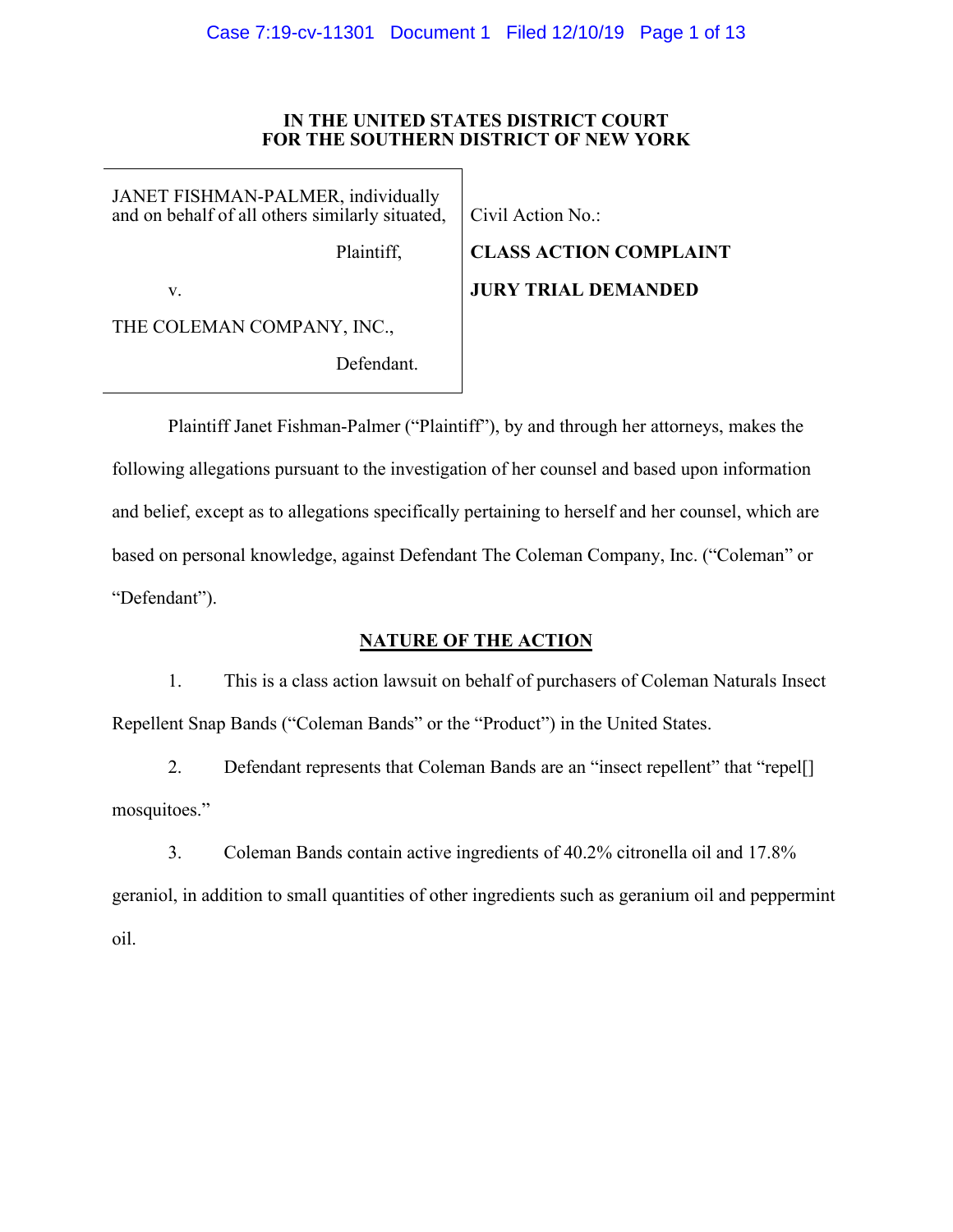# Case 7:19-cv-11301 Document 1 Filed 12/10/19 Page 2 of 13



| <b>ACTIVE INGREDIENTS</b>        |  |
|----------------------------------|--|
|                                  |  |
|                                  |  |
|                                  |  |
|                                  |  |
|                                  |  |
|                                  |  |
|                                  |  |
| <b>INERT INGREDIENTS* 15.1 %</b> |  |
|                                  |  |
| *Cotton, vanillin                |  |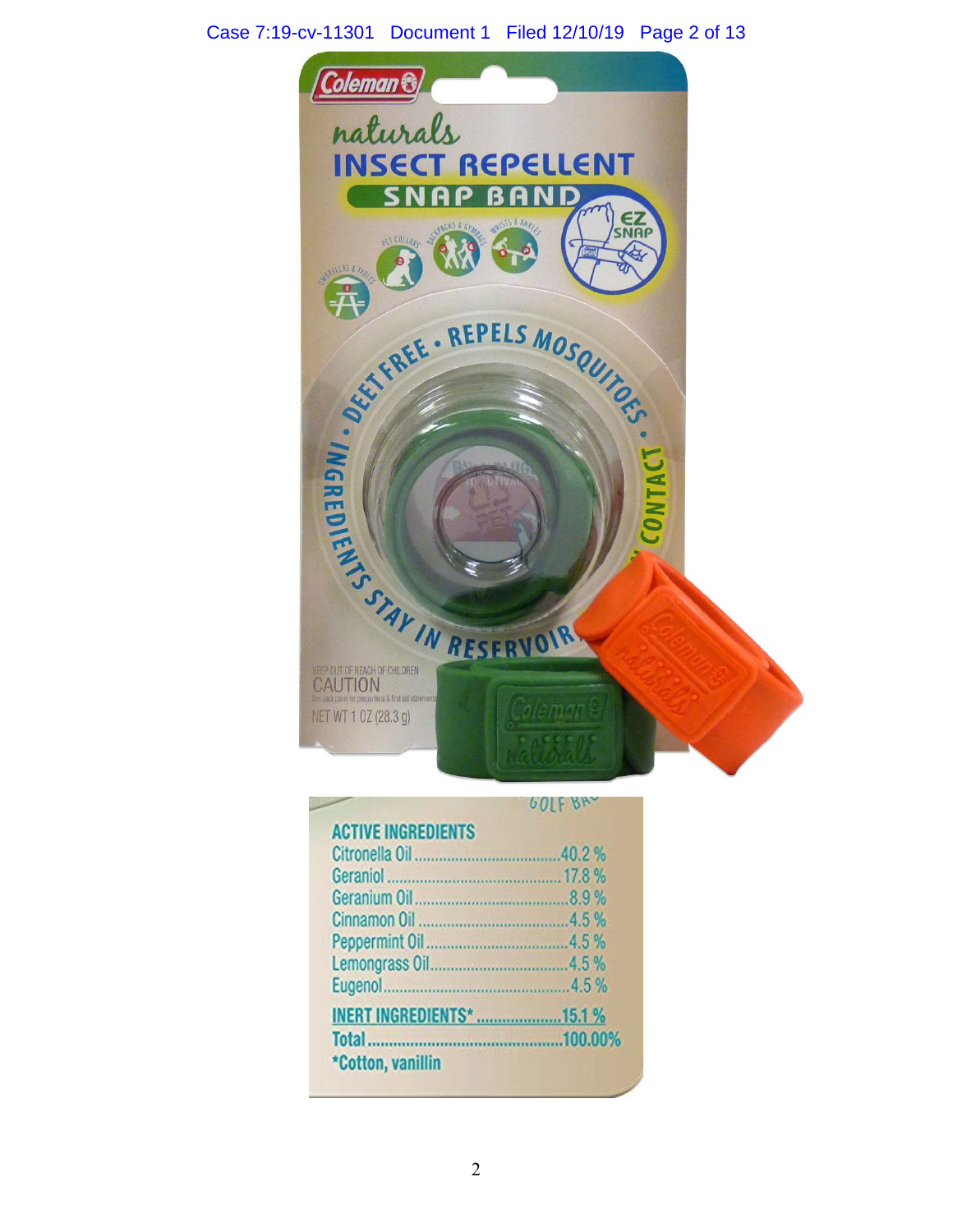# Case 7:19-cv-11301 Document 1 Filed 12/10/19 Page 3 of 13

4. However, Coleman Bands do not live up to their label representations. Coleman Bands are ineffective to repel mosquitos.

5. Indeed, in a segment titled, "Don't Bother Using These Insect Repellents,"

*Consumer Reports* tested Defendant's Product and found that "[w]hen our testers stuck their arms into a cage full of mosquitoes while wearing … the Coleman Naturals Insect Repellent Snap Band …, the bugs started biting immediately." A screenshot of dozens of mosquitoes swarming the test subject wearing Defendant's Product is pictured below:<sup>[1](#page-2-0)</sup>



6. Further, a peer-reviewed study published in the journal of *General and Applied Entomology* found that mosquito repellent wristbands with peppermint oil – another ingredient in Coleman Bands – "do<sup>[]</sup> not prevent mosquito landings."<sup>[2](#page-2-1)</sup>

7. Another peer-reviewed study published in the *New England Journal of Medicine* 

found that a mosquito repellent wristband containing 25% citronella provided a measly twelve

<span id="page-2-0"></span> $1.5$  Types of Insect Repellents to Skip, CONSUMER REPORTS (May 22, 2018), https://www.consumerreports.org/insect-repellent/five-insect-repellent-products-to-avoid/.

<span id="page-2-1"></span><sup>2</sup> Cameron Webb and Richard Russell, *Do Wrist Bands Impregnated with Botanical Extracts Assist in Repelling Mosquitoes?*, 40 GENERAL AND APPLIED ENTOMOLOGY 1, 3 (2011).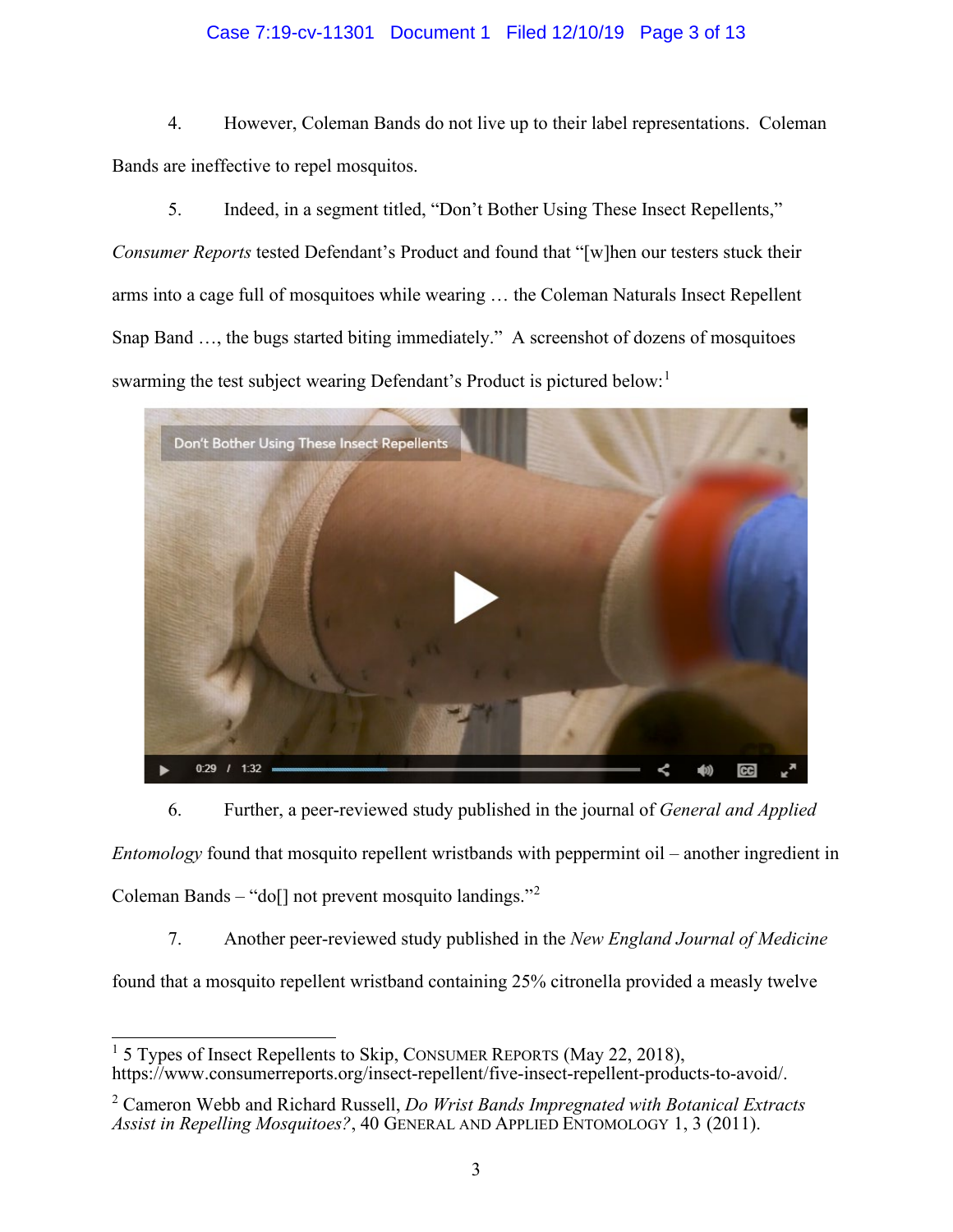### Case 7:19-cv-11301 Document 1 Filed 12/10/19 Page 4 of 13

(12) seconds of protection, and that generally, "wristbands impregnated with either DEET or citronella provided no protection from bites."[3](#page-3-0)

8. Another peer-reviewed study published in the *Journal of Insect Science* found that mosquito repellent bracelets "in general do not offer adequate protection from mosquito bites."[4](#page-3-1)

9. Experts are also particularly critical of citronella-based products. A peerreviewed study published in the *Journal of American Mosquito Control Association* warns that the "use of citronella by the general public [to repel mosquitoes] should be discouraged."[5](#page-3-2)

10. Likewise, a peer-reviewed study published in the *Journal of Insect Science* indicates that "[c]itronella does not deter [] mosquitoes in any way."[6](#page-3-3)

11. Upon information and belief, Defendant has sold millions of Coleman Bands by promising consumers an effective mosquito repellent.

12. Plaintiff is a purchaser of Coleman Bands who asserts claims on behalf of herself and similarly situated purchasers of Coleman Bands for violations of the consumer protection laws of New York, breach of express warranty, unjust enrichment, and fraud.

### **PARTIES**

13. Plaintiff Janet Fishman-Palmer is a citizen of New York who resides in Kiamesha Lake, New York. Ms. Fishman-Palmer purchased three Coleman Bands from a Wal-Mart store located in Monticello, New York, in the summer of 2018 for approximately \$10 each. Prior to purchase, Ms. Fishman-Palmer carefully read the labeling on Coleman Bands' packaging,

<span id="page-3-0"></span><sup>3</sup> Mark Fradin and John Day, *Comparative Efficacy of Insect Repellents Against Mosquito Bites*, 347 NEW ENG. J. MED. 13, 16-17 (2002).

<span id="page-3-1"></span> $4$  Stacey D. Rodriguez et al., 17 J. INSECT SCI. 1, 5 (2017).

<span id="page-3-2"></span><sup>5</sup> Gunter C. Muller et al., *Ability of Essential Oil Candles to Repel Biting Insects in High and Low Biting Pressure Environment*, 24 J. AM. MOSQUITO CONTROL ASS'N 154, 159 (2008).

<span id="page-3-3"></span><sup>6</sup> Kristen V. Brown, *Anti-Mosquito Candles Totally Don't Work*, GIZMODO (Feb. 21, 2017, 5:27 PM), https://gizmodo.com/anti-mosquito-candles-totally-dont-work-1792597535 (last visited Nov. 15, 2019).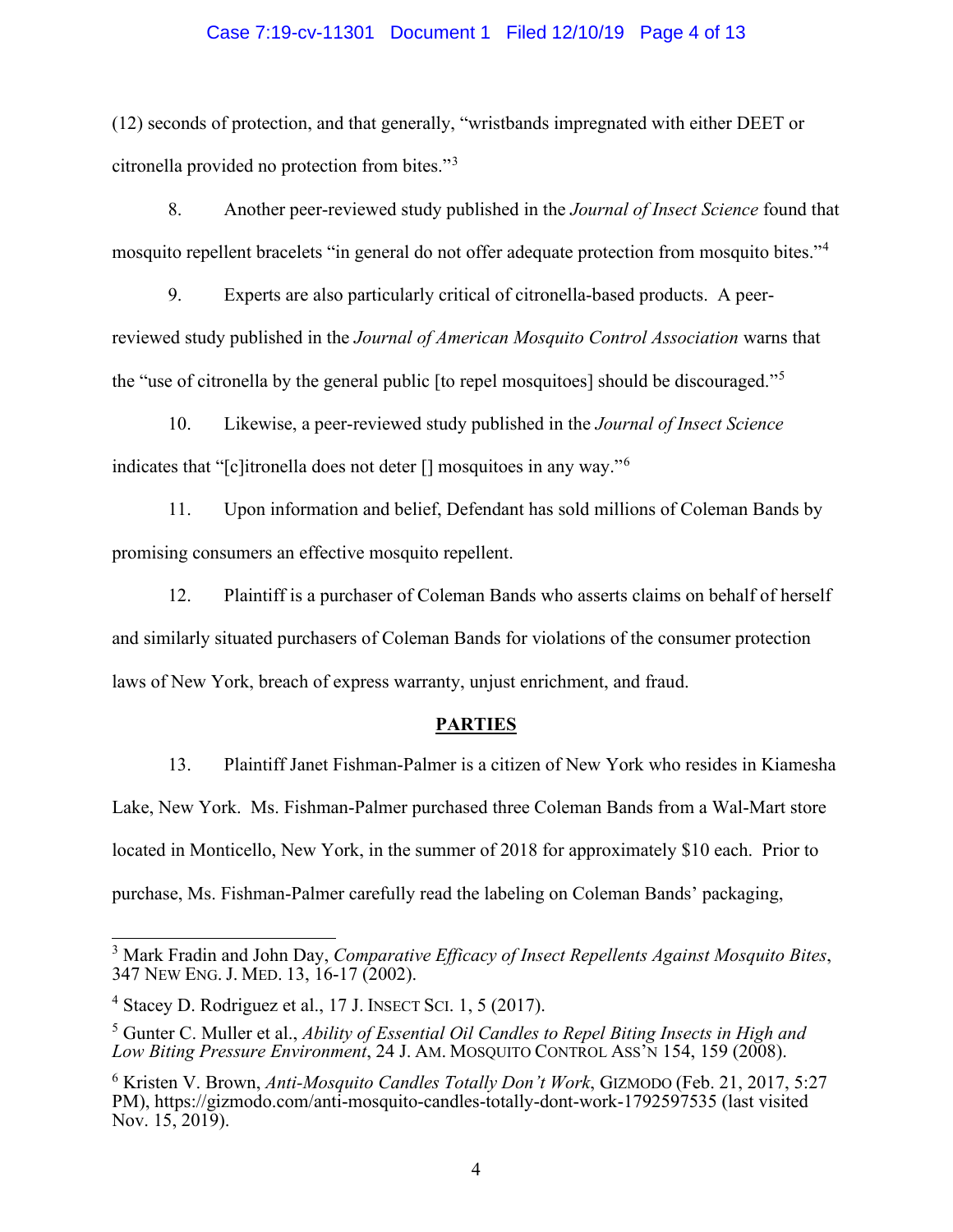### Case 7:19-cv-11301 Document 1 Filed 12/10/19 Page 5 of 13

including the representations that it was an "insect repellent" that "repels mosquitoes." Ms. Fishman-Palmer believed these statements to mean that Coleman Bands would repel mosquitos and relied on them in that she would not have purchased Coleman Bands at all, or would have only been willing to pay a substantially reduced price for Coleman Bands, had she known that these representations were false and misleading. Ms. Fishman-Palmer used Coleman Bands as directed and was bitten by mosquitoes. The Coleman Bands were ineffective to repel mosquitos.

14. Defendant The Coleman Company, Inc. is a Delaware corporation with its principal place of business in 180 N La Salle Street, Suite 700, Chicago, Illinois 60601. Coleman distributes Coleman Bands throughout the United States, and specifically in the State of New York.

### **JURISDICTION AND VENUE**

15. This Court has subject matter jurisdiction over this action pursuant to 28 U.S.C. § 1332(d) because there are more than 100 class members and the aggregate amount in controversy exceeds \$5,000,000.00, exclusive of interest, fees, and costs, and at least one Class member is a citizen of a state different from Defendant.

16. Venue is proper in this judicial district pursuant to 28 U.S.C. § 1391 because Defendant does business throughout this District and the events or omissions giving rise to this action occurred in this District.

17. All conditions precedent necessary for filing this Complaint have been satisfied and/or such conditions have been waived by the conduct of the Defendant.

### **CLASS REPRESENTATION ALLEGATIONS**

18. Ms. Fishman-Palmer seeks to represent a class defined as all persons in the United States who purchased Coleman Bands (the "Class"). Excluded from the Class are persons who made such purchase for purpose of resale.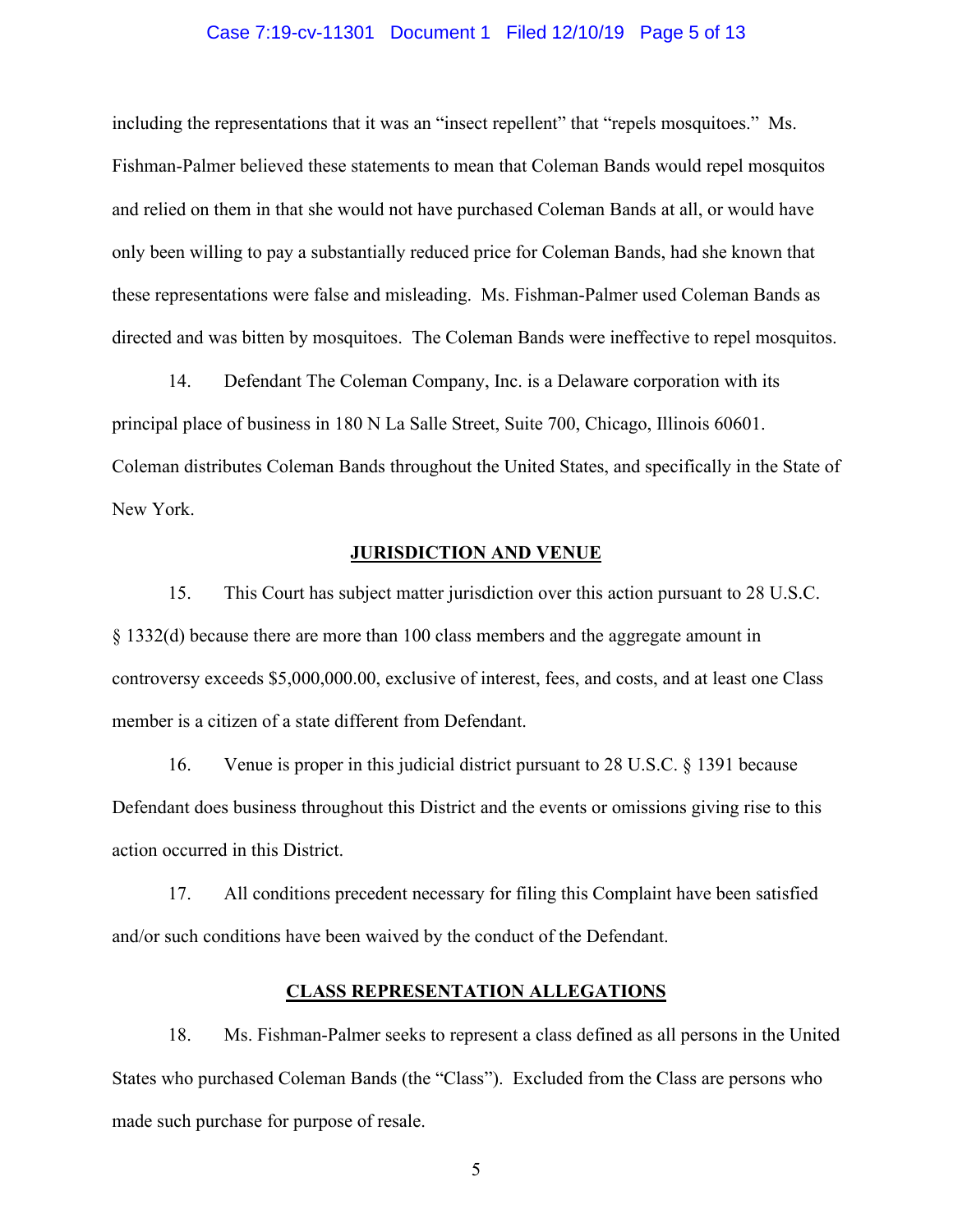### Case 7:19-cv-11301 Document 1 Filed 12/10/19 Page 6 of 13

19. Ms. Fishman-Palmer also seeks to represent a subclass defined as all Class members who purchased Coleman Bands in New York (the "New York Subclass").

20. **Numerosity.** Members of the Class and New York Subclass are so numerous that their individual joinder herein is impracticable. On information and belief, members of the Class and New York Subclass number in the millions. The precise number of Class and New York Subclass members and their identities are unknown to Plaintiff at this time but may be determined through discovery. Class and New York Subclass members may be notified of the pendency of this action by mail and/or publication through the distribution records of Defendant and third-party retailers and vendors.

21. **Existence and predominance of common questions of law and fact.** Common questions of law and fact exist as to all Class and New York Subclass members and predominate over questions affecting only individual Class and New York Subclass members. Common legal and factual questions include, but are not limited to whether Defendant's labeling, marketing and promotion of Coleman Bands is false and misleading.

22. **Typicality.** The claims of the named Plaintiff are typical of the claims of the Class and New York Subclass in that the named Plaintiff was exposed to Defendant's false and misleading marketing and promotional materials and representations, purchased Coleman Bands, and suffered a loss as a result of that purchase.

23. **Adequacy of Representation.** Plaintiff is an adequate representative of the Class and New York Subclass because her interests do not conflict with the interests of the Class and New York Subclass members she seeks to represent, she has retained competent counsel experienced in prosecuting class actions, and she intends to prosecute this action vigorously. The interests of Class and New York Subclass members will be fairly and adequately protected by Plaintiff and her counsel.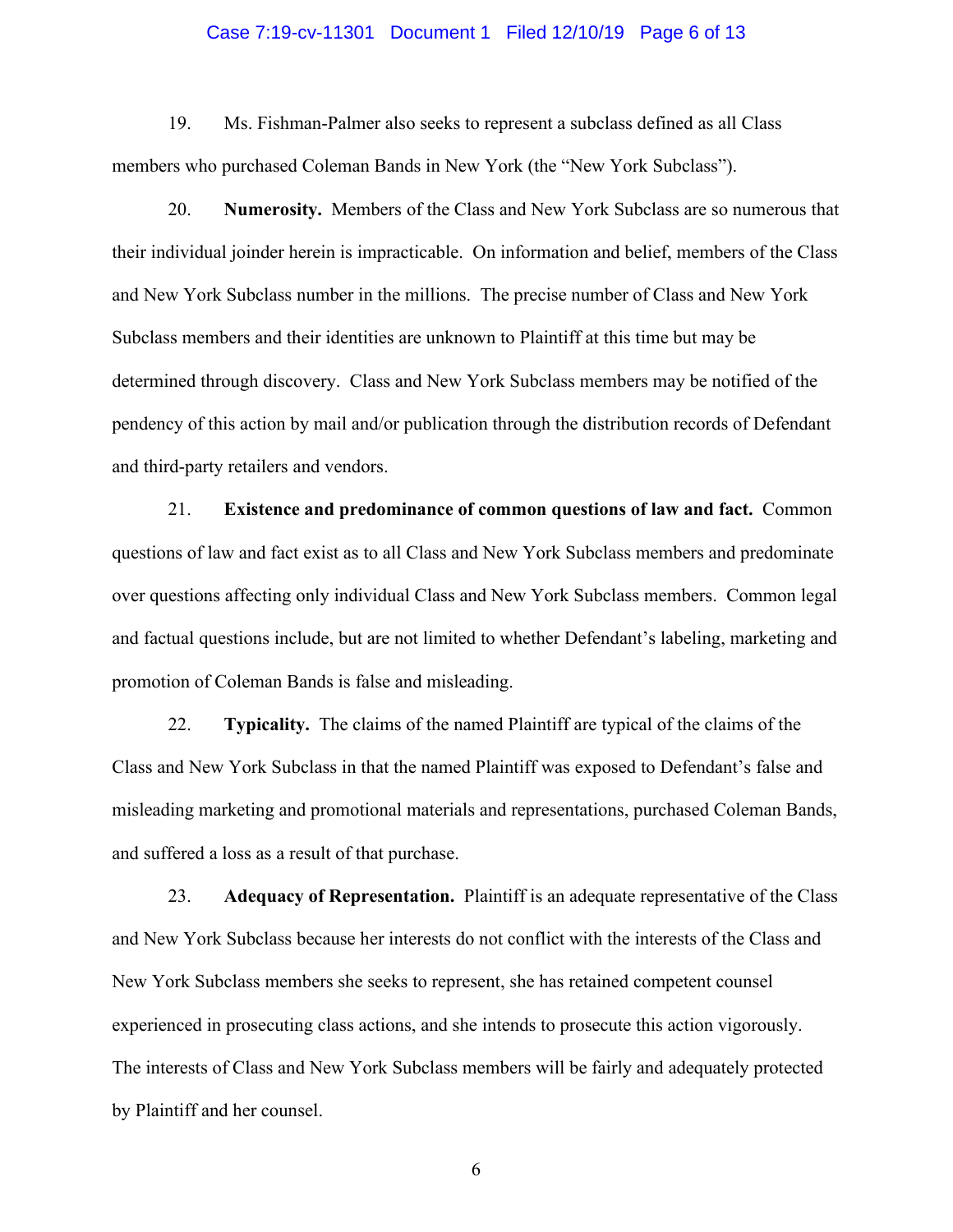### Case 7:19-cv-11301 Document 1 Filed 12/10/19 Page 7 of 13

24. **Superiority.** The class mechanism is superior to other available means for the fair and efficient adjudication of the claims of Class and New York Subclass members. Each individual Class and New York Subclass member may lack the resources to undergo the burden and expense of individual prosecution of the complex and extensive litigation necessary to establish Defendant's liability. Individualized litigation increases the delay and expense to all parties and multiplies the burden on the judicial system presented by the complex legal and factual issues of this case. Individualized litigation also presents a potential for inconsistent or contradictory judgments. In contrast, the class action device presents far fewer management difficulties and provides the benefits of single adjudication, economy of scale, and comprehensive supervision by a single court on the issue of Defendant's liability. Class treatment of the liability issues will ensure that all claims and claimants are before this Court for consistent adjudication of the liability issues.

# **COUNT I Violation Of New York General Business Law § 349 (On Behalf Of The New York Subclass)**

25. Plaintiff incorporates by reference and re-alleges each and every allegation set forth above as though fully set forth herein.

26. Plaintiff brings this claim individually and on behalf of members of the New York Subclass against Defendant.

27. By the acts and conduct alleged herein, Defendant committed unfair or deceptive acts and practices by making false representations on the labeling of Coleman Bands.

28. The foregoing deceptive acts and practices were directed at consumers.

29. The foregoing deceptive acts and practices are misleading in a material way

because they fundamentally misrepresent the ability of the Products to repel mosquitos and other

flying insects.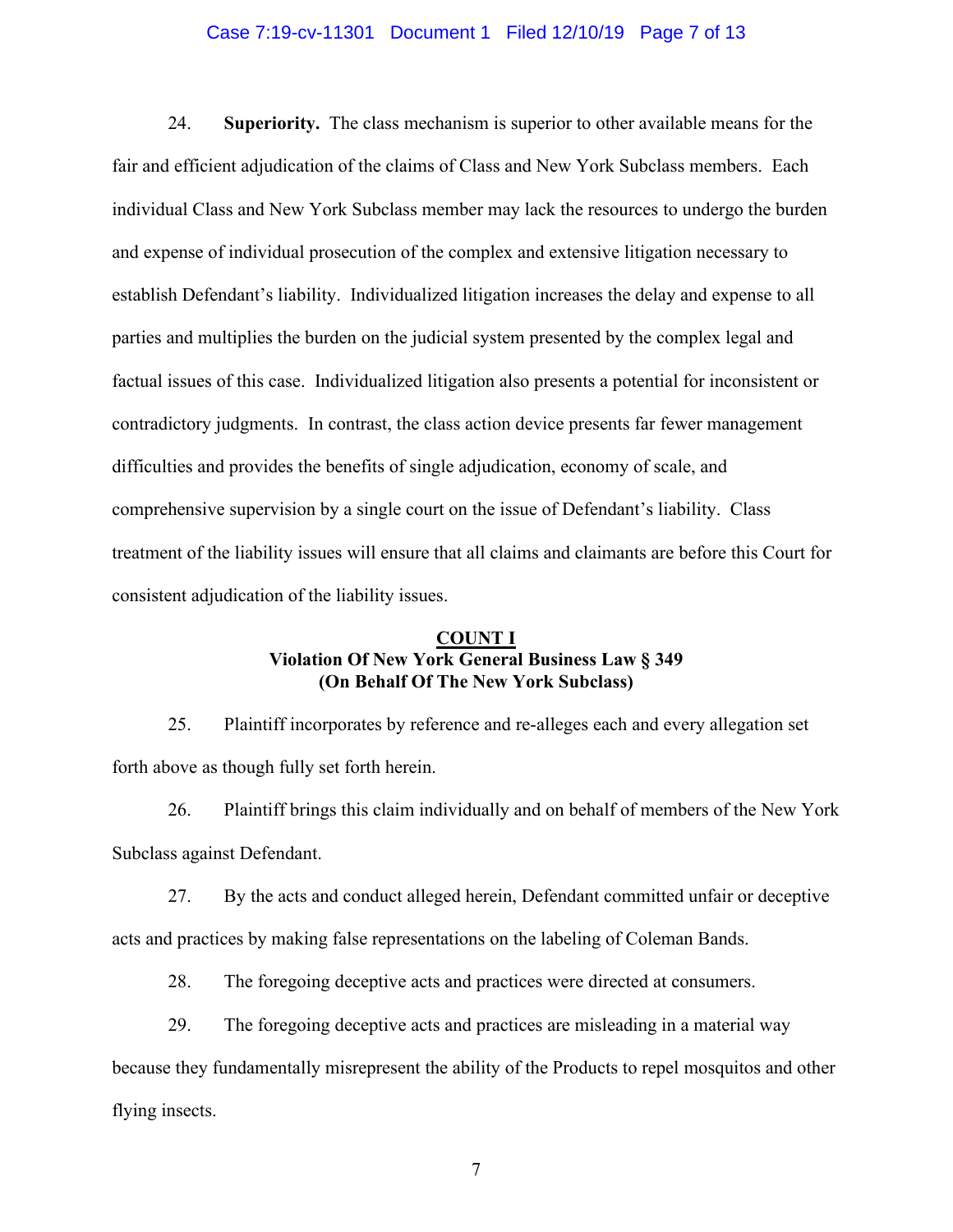### Case 7:19-cv-11301 Document 1 Filed 12/10/19 Page 8 of 13

30. Plaintiff and members of the New York Subclass were injured as a result because (a) they would not have purchased Coleman Bands if they had known that Coleman Bands were ineffective to repel mosquitos, and (b) they overpaid Coleman Bands on account of their misrepresentation that they "repel<sup>[]</sup> mosquitos."

31. On behalf of herself and other members of the New York Subclass, Plaintiff seeks to enjoin the unlawful acts and practices described herein, to recover her actual damages or fifty dollars, whichever is greater, three times actual damages, and reasonable attorneys' fees.

### **COUNT II Violation Of New York General Business Law § 350 (On Behalf Of The New York Subclass)**

32. Plaintiff incorporates by reference and re-alleges each and every allegation set forth above as though fully set forth herein.

33. Plaintiff brings this claim individually and on behalf of members of the New York Subclass against Defendant.

34. Based on the foregoing, Defendant has engaged in consumer-oriented conduct that is deceptive or misleading in a material way which constitutes false advertising in violation of Section 350 of the New York General Business Law by misrepresenting on the labeling of Coleman Bands their ability to repel mosquitos.

35. The foregoing advertising was directed at consumers and was likely to mislead a reasonable consumer acting reasonably under the circumstances.

36. This misrepresentation has resulted in consumer injury or harm to the public interest.

37. As a result of this misrepresentation, Plaintiff and members of the New York Subclass have suffered economic injury because (a) they would not have purchased Coleman Bands if they had known that Coleman Bands were ineffective to repel mosquitos and other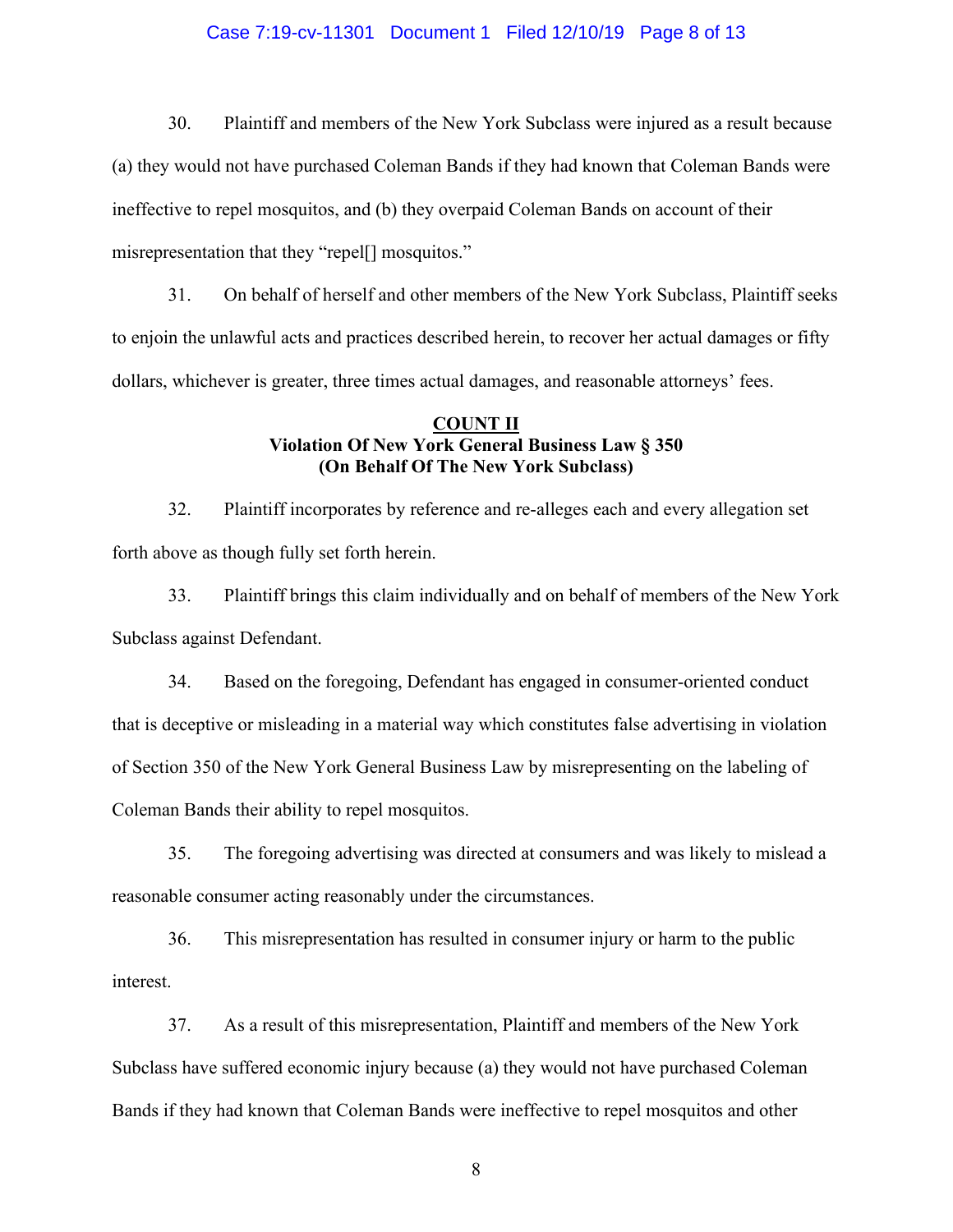### Case 7:19-cv-11301 Document 1 Filed 12/10/19 Page 9 of 13

flying insects, and (b) they overpaid for Coleman Bands on account of their misrepresentation that they "repel[] mosquitos."

38. On behalf of herself and other members of the New York Subclass, Plaintiff seeks to enjoin the unlawful acts and practices described herein, to recover their actual damages or five hundred dollars, whichever is greater, three times actual damages, and reasonable attorneys' fees.

### **COUNT III Breach Of Express Warranty (On Behalf Of The Class And New York Subclass)**

39. Plaintiff hereby incorporates by reference the allegations contained in all preceding paragraphs of this complaint.

40. Plaintiff brings this claim individually and on behalf of the members of the proposed Class and the New York Subclass against Defendant.

41. Plaintiff, and each member of the Class and New York Subclass, formed a contract with Defendant at the time Plaintiff and the other Class and New York Subclass members purchased Coleman Bands. The terms of the contract include the promises and affirmations of fact made by Defendant on Coleman Bands' packaging and through marketing and advertising, including that the product was an insect repellent that would repel mosquitoes. This labeling, marketing, and advertising constitute express warranties and became part of the basis of the bargain, and are part of the standardized contract between Plaintiff and the members of the Class and New York Subclass and Defendant.

42. Plaintiff relied on the express warranty that her Coleman Bands were an insect repellent that would repel mosquitoes. This express warranty further formed the basis of the bargain, and is part of the standardized contract between Plaintiff and the members of the Class and New York Subclass and Defendants.

43. Defendant purports, through their advertising, labeling, marketing and packaging,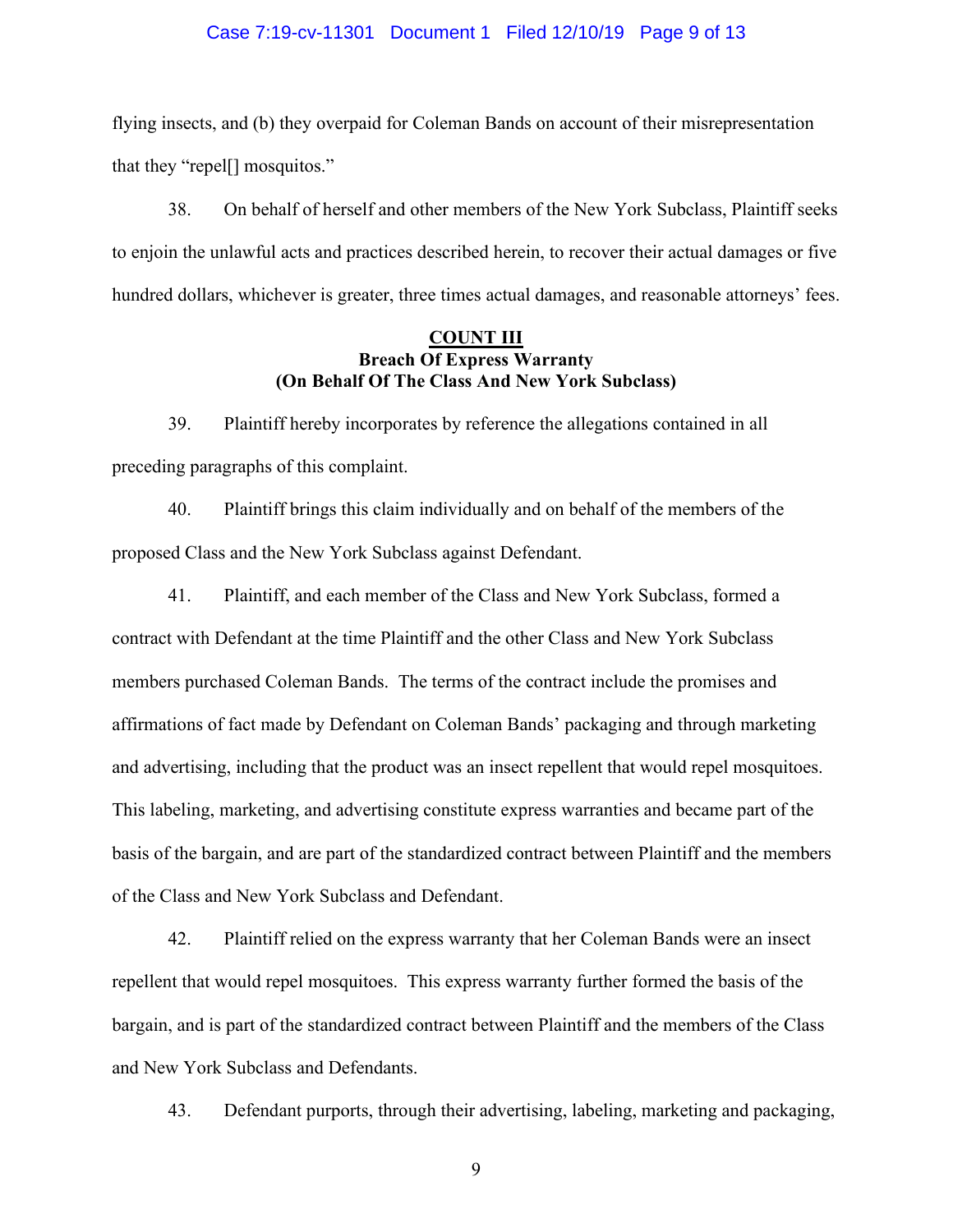#### Case 7:19-cv-11301 Document 1 Filed 12/10/19 Page 10 of 13

to create an express warranty that Coleman Bands are an insect repellent that would repel mosquitoes.

44. Plaintiff and the Class and New York Subclass performed all conditions precedent to Defendant's liability under this contract when they purchased Coleman Bands.

45. Defendant breached express warranties about Coleman Bands and their qualities because Defendant's statements about Coleman Bands were false and Coleman Bands do not conform to Defendant's affirmations and promises described above.

46. Plaintiff and each of the members of the Class and New York Subclass would not have purchased the Coleman Bands had they known the true nature of Coleman Bands, specifically that Coleman Bands do not repel mosquitoes.

47. As a result of Defendant's breaches of express warranty, Plaintiff and each of the members of the Class and New York Subclass have been damaged in the amount of the purchase price of Coleman Bands and any consequential damages resulting from the purchases.

48. On November 8, 2019, prior to filing this action, Defendant was served with a pre-suit notice letter that complied in all respects with U.C.C. §§ 2-313, 2-607. Plaintiff's counsel sent Defendant a letter advising them that they breached an express warranty and demanded that they cease and desist from such breaches and make full restitution by refunding the monies received therefrom.

# **COUNT IV Fraud (On Behalf Of The Class And New York Subclass)**

49. Plaintiff hereby incorporates by reference the allegations contained in all preceding paragraphs of this complaint.

50. Plaintiff brings this claim individually and on behalf of the members of the proposed Class and New York Subclass against Defendant.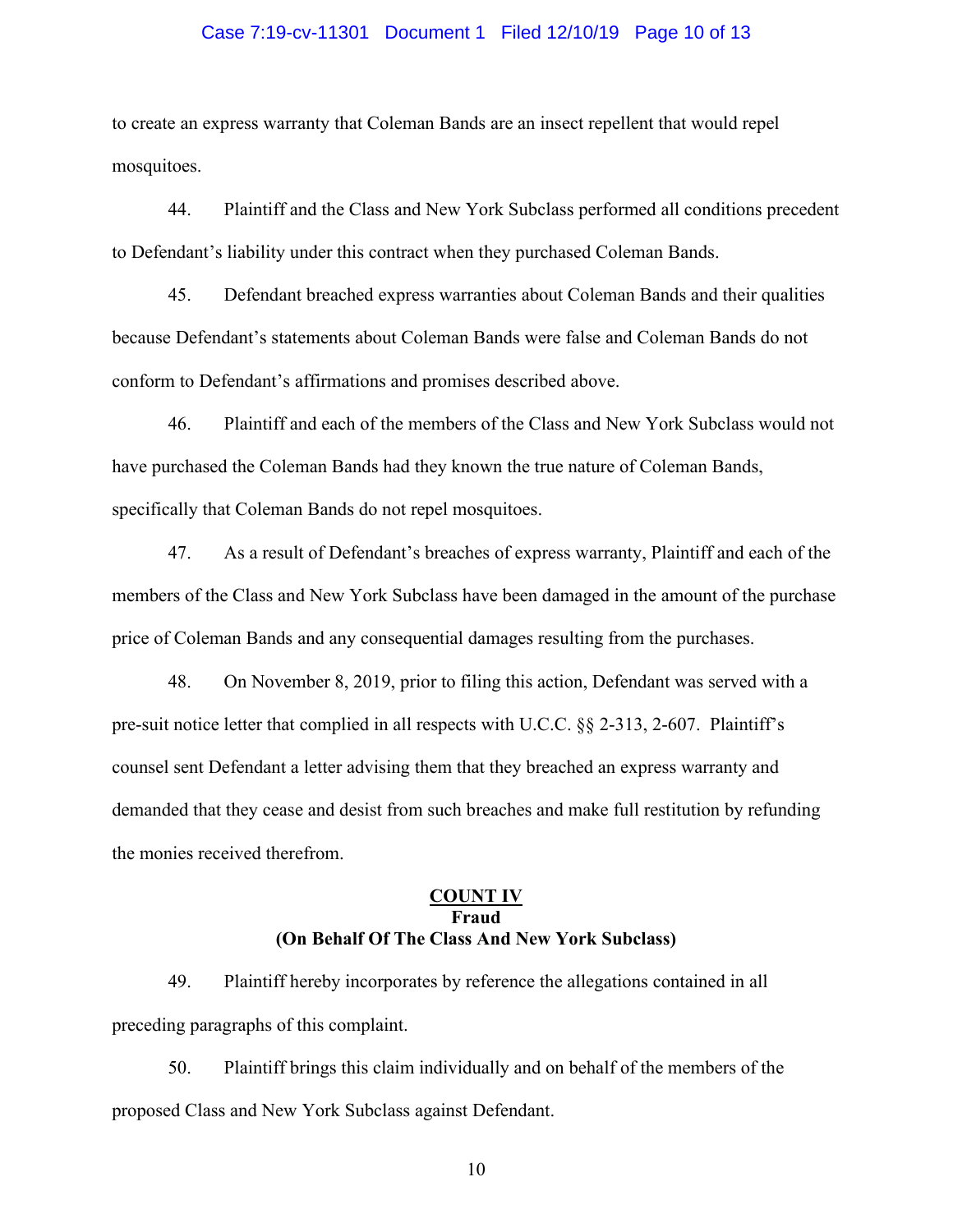#### Case 7:19-cv-11301 Document 1 Filed 12/10/19 Page 11 of 13

51. As discussed above, Defendant provided Plaintiff and Class and New York Subclass members with materially false or misleading information about the Coleman Bands. Specifically, Defendant marketed Coleman Bands as an insect repellent that repels mosquitoes. As indicated above, however, these representations are false and misleading as Coleman Bands do not repel mosquitoes.

52. The misrepresentations and omissions of material fact made by Defendant, upon which Plaintiff and Class and New York Subclass members reasonably and justifiably relied, were intended to induce and actually induced Plaintiff and Class and New York Subclass members to purchase Coleman Bands.

53. The false and misleading representations and omissions were made with knowledge of their falsehood. Defendant is a top distributor of outdoor recreation products in the United States who is undoubtedly aware of the studies finding that Coleman Bands and other, similar mosquito wristbands do not work. Nonetheless, Defendant continues to sell its ineffective and worthless Coleman Bands to unsuspecting consumers.

54. The fraudulent actions of Defendant caused damage to Plaintiff and Class and New York Subclass members, who are entitled to damages and other legal and equitable relief as a result.

55. As a result of Defendant's willful and malicious conduct, punitive damages are warranted.

### **COUNT V Unjust Enrichment (On Behalf Of The Class And New York Subclass)**

56. Plaintiff hereby incorporates by reference the allegations contained in all preceding paragraphs of this complaint.

57. Plaintiff brings this claim individually and on behalf of the members of the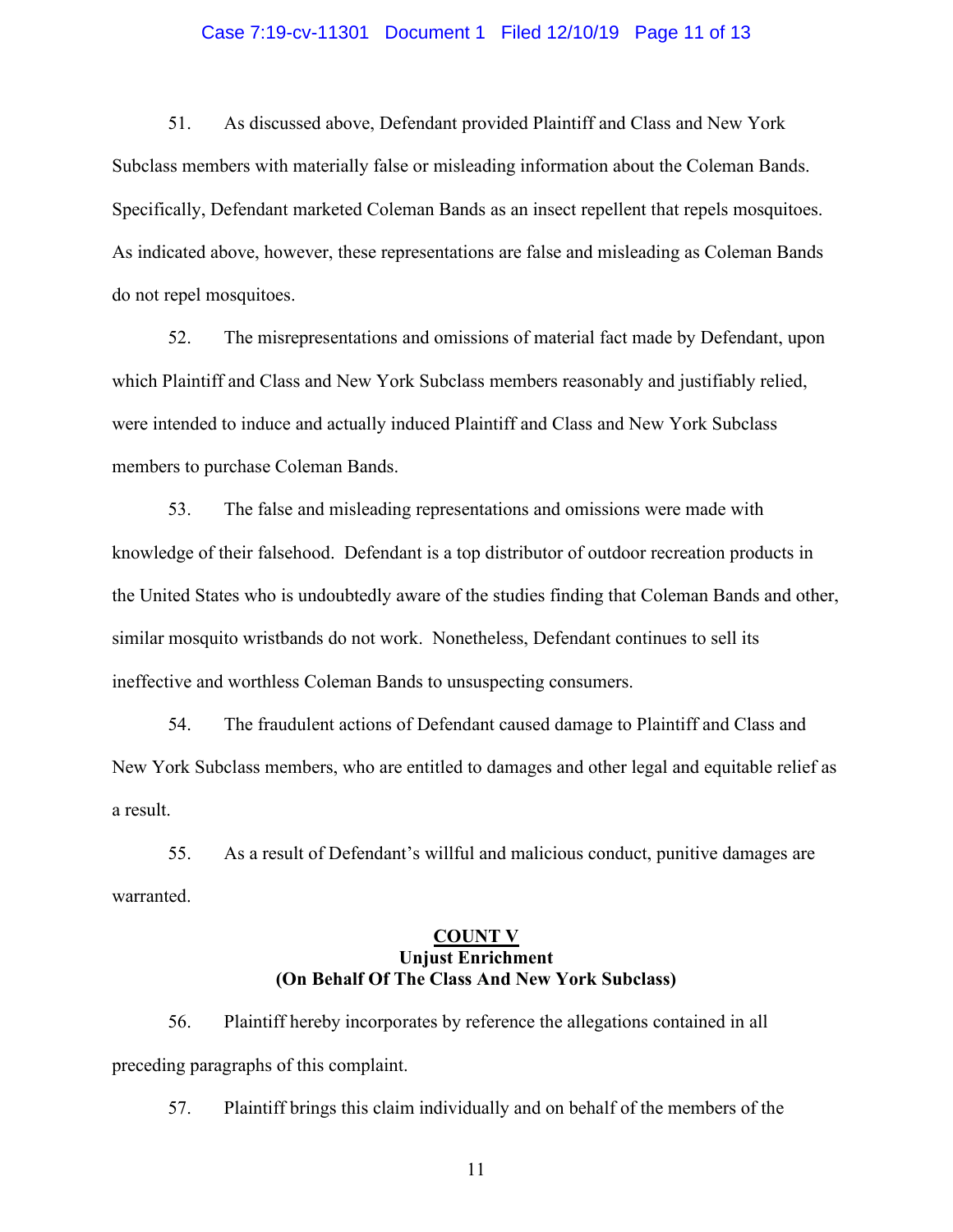### Case 7:19-cv-11301 Document 1 Filed 12/10/19 Page 12 of 13

proposed Class and New York Subclass against Defendant.

58. Plaintiff and the Class and New York Subclass conferred a benefit on Defendant in the form of monies paid to purchase Defendant's Coleman Bands.

59. Defendant voluntarily accepted and retained this benefit.

60. Defendant has been unjustly enriched in retaining the revenues derived from

Plaintiff's and Class and New York Subclass members' purchases of Coleman Bands. Retention

of those monies under these circumstances is unjust and inequitable because Defendant

misrepresented that Coleman Bands "repels mosquitoes."

61. Because Defendant's retention of the non-gratuitous benefits conferred on it by

Plaintiff and Class and New York Subclass members is unjust and inequitable, Defendant must pay restitution to Plaintiff and the Class and New York Subclass members for their unjust

enrichment, as ordered by the Court.

### **RELIEF DEMANDED**

WHEREFORE, Plaintiff, individually and on behalf of all others similarly situated, seeks judgment against Defendant, as follows:

- A. For an order certifying the nationwide Class and the New York Subclass under Rule 23 of the Federal Rules of Civil Procedure and naming Plaintiff as representative of the Class and New York Subclass and Plaintiff's attorneys as Class Counsel to represent the Class and members of the New York Subclass;
- B. For an order declaring the Defendant's conduct violates the statutes referenced herein;
- C. For an order finding in favor of Plaintiff, the nationwide Class, and the New York Subclass on all counts asserted herein;
- D. For compensatory, statutory, and punitive damages in amounts to be determined by the Court and/or jury;
- E. For prejudgment interest on all amounts awarded;
- F. For an order of restitution and all other forms of equitable monetary relief;